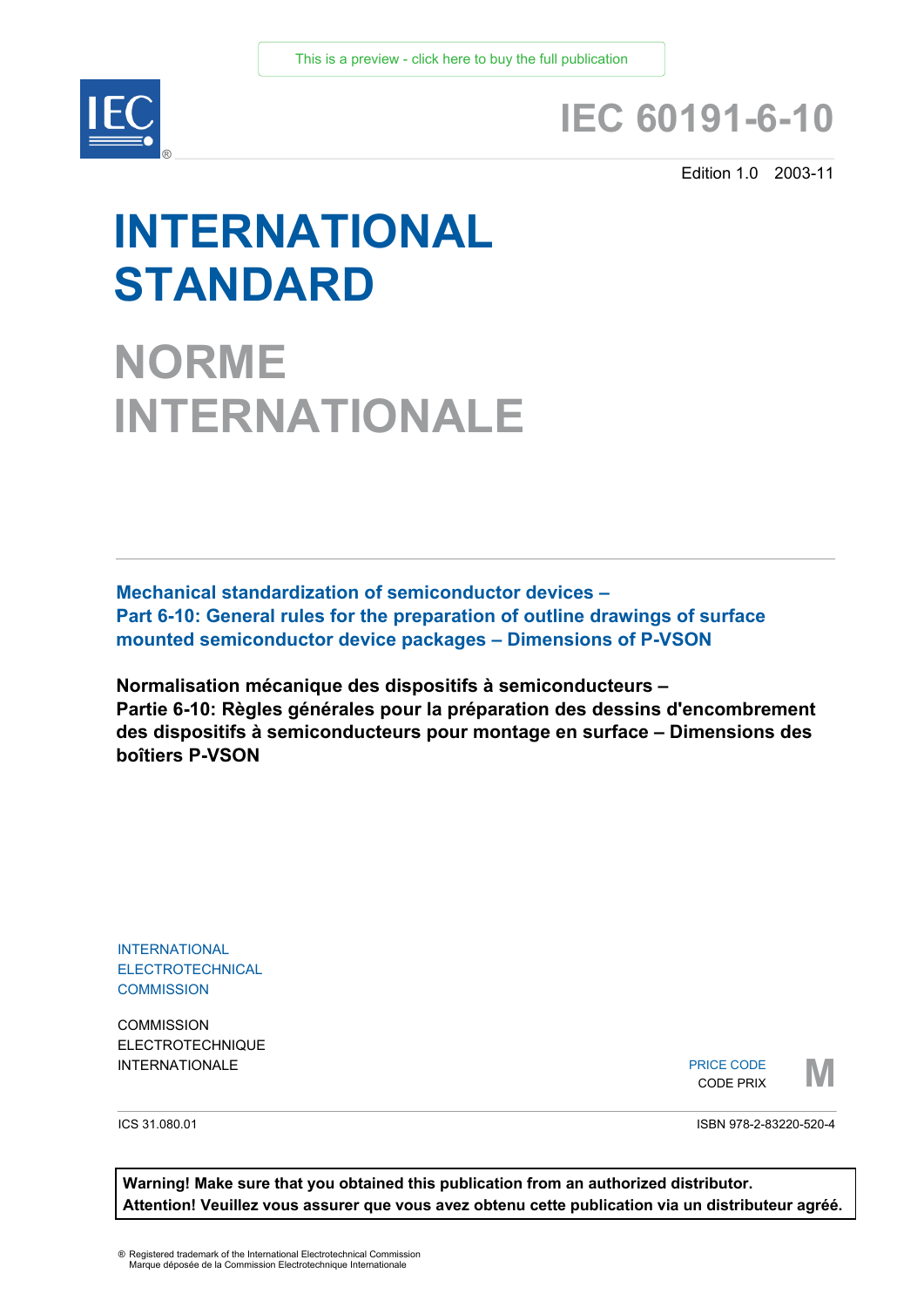# INTERNATIONAL ELECTROTECHNICAL COMMISSION  $\overline{\phantom{a}}$

# **MECHANICAL STANDARDIZATION OF SEMICONDUCTOR DEVICES –**

# **Part 6-10: General rules for the preparation of outline drawings of surface mounted semiconductor device packages – Dimensions of P-VSON**

#### **FOREWORD**

- 1) The International Electrotechnical Commission (IEC) is a worldwide organization for standardization comprising all national electrotechnical committees (IEC National Committees). The object of IEC is to promote international co-operation on all questions concerning standardization in the electrical and electronic fields. To this end and in addition to other activities, IEC publishes International Standards, Technical Specifications, Technical Reports, Publicly Available Specifications (PAS) and Guides (hereafter referred to as "IEC Publication(s)"). Their preparation is entrusted to technical committees; any IEC National Committee interested in the subject dealt with may participate in this preparatory work. International, governmental and non-governmental organizations liaising with the IEC also participate in this preparation. IEC collaborates closely with the International Organization for Standardization (ISO) in accordance with conditions determined by agreement between the two organizations.
- 2) The formal decisions or agreements of IEC on technical matters express, as nearly as possible, an international consensus of opinion on the relevant subjects since each technical committee has representation from all interested IEC National Committees.
- 3) IEC Publications have the form of recommendations for international use and are accepted by IEC National Committees in that sense. While all reasonable efforts are made to ensure that the technical content of IEC Publications is accurate, IEC cannot be held responsible for the way in which they are used or for any misinterpretation by any end user.
- 4) In order to promote international uniformity, IEC National Committees undertake to apply IEC Publications transparently to the maximum extent possible in their national and regional publications. Any divergence between any IEC Publication and the corresponding national or regional publication shall be clearly indicated in the latter.
- 5) IEC provides no marking procedure to indicate its approval and cannot be rendered responsible for any equipment declared to be in conformity with an IEC Publication.
- 6) All users should ensure that they have the latest edition of this publication.
- 7) No liability shall attach to IEC or its directors, employees, servants or agents including individual experts and members of its technical committees and IEC National Committees for any personal injury, property damage or other damage of any nature whatsoever, whether direct or indirect, or for costs (including legal fees) and expenses arising out of the publication, use of, or reliance upon, this IEC Publication or any other IEC Publications.
- 8) Attention is drawn to the Normative references cited in this publication. Use of the referenced publications is indispensable for the correct application of this publication.
- 9) Attention is drawn to the possibility that some of the elements of this IEC Publication may be the subject of patent rights. IEC shall not be held responsible for identifying any or all such patent rights.

International Standard IEC 60191-6-10 has been prepared by subcommittee 47D: Mechanical standardization of semiconductor devices, of IEC technical committee 47: Semiconductor devices.

This bilingual version (2012-12) corresponds to the monolingual English version, published in 2003-11.

The text of this standard is based on the following documents:

| <b>FDIS</b>  | Report on voting |
|--------------|------------------|
| 47D/551/FDIS | 47D565/RVD       |

Full information on the voting for the approval of this standard can be found in the report on voting indicated in the above table.

The French version of this standard has not been voted upon.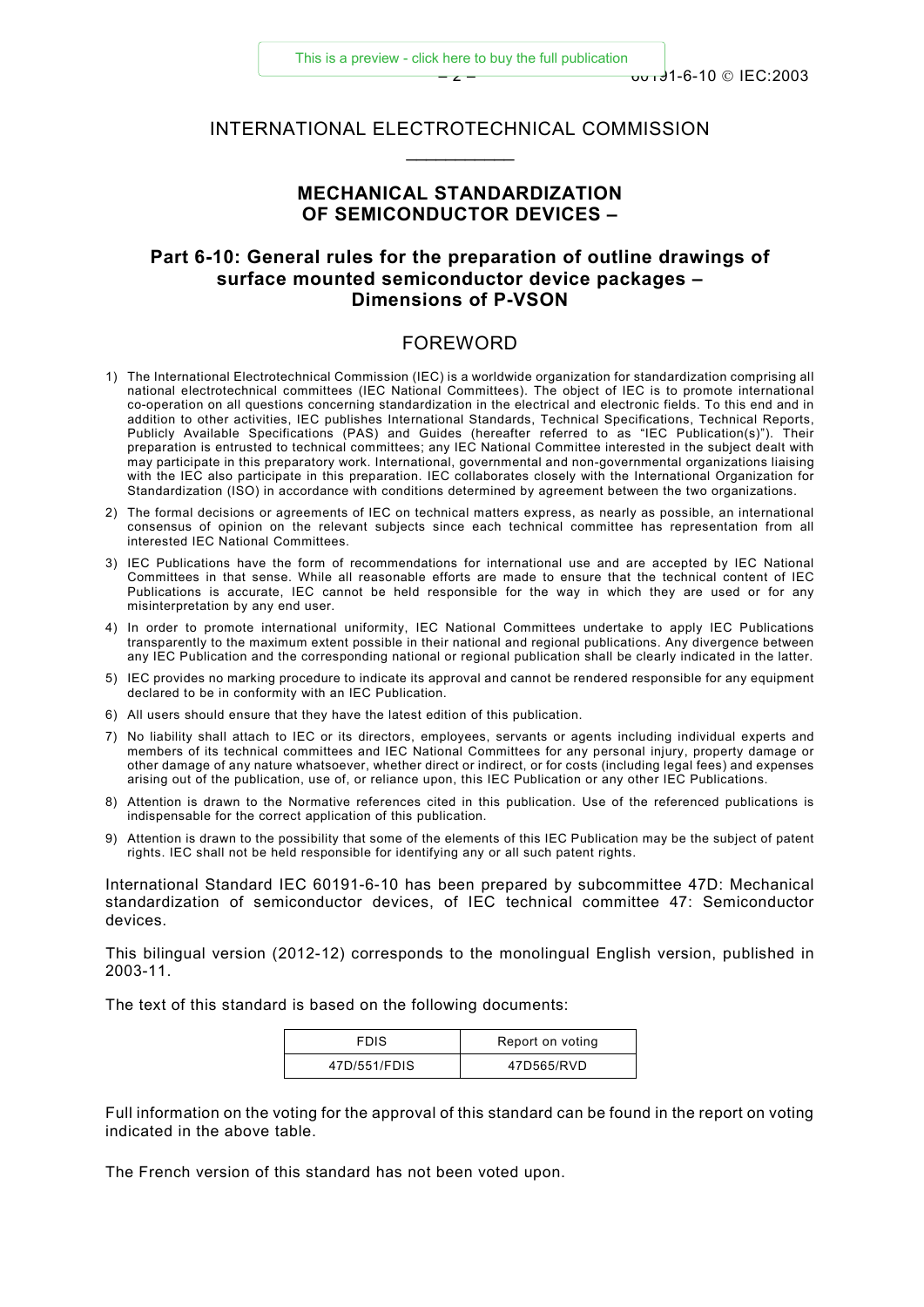60191-6-10 © IEC:2003

This publication has been drafted in accordance with the ISO/IEC Directives, Part 2.

The committee has decided that the contents of this publication will remain unchanged until 2005. At this date, the publication will be

- reconfirmed;
- withdrawn;
- replaced by a revised edition, or
- amended.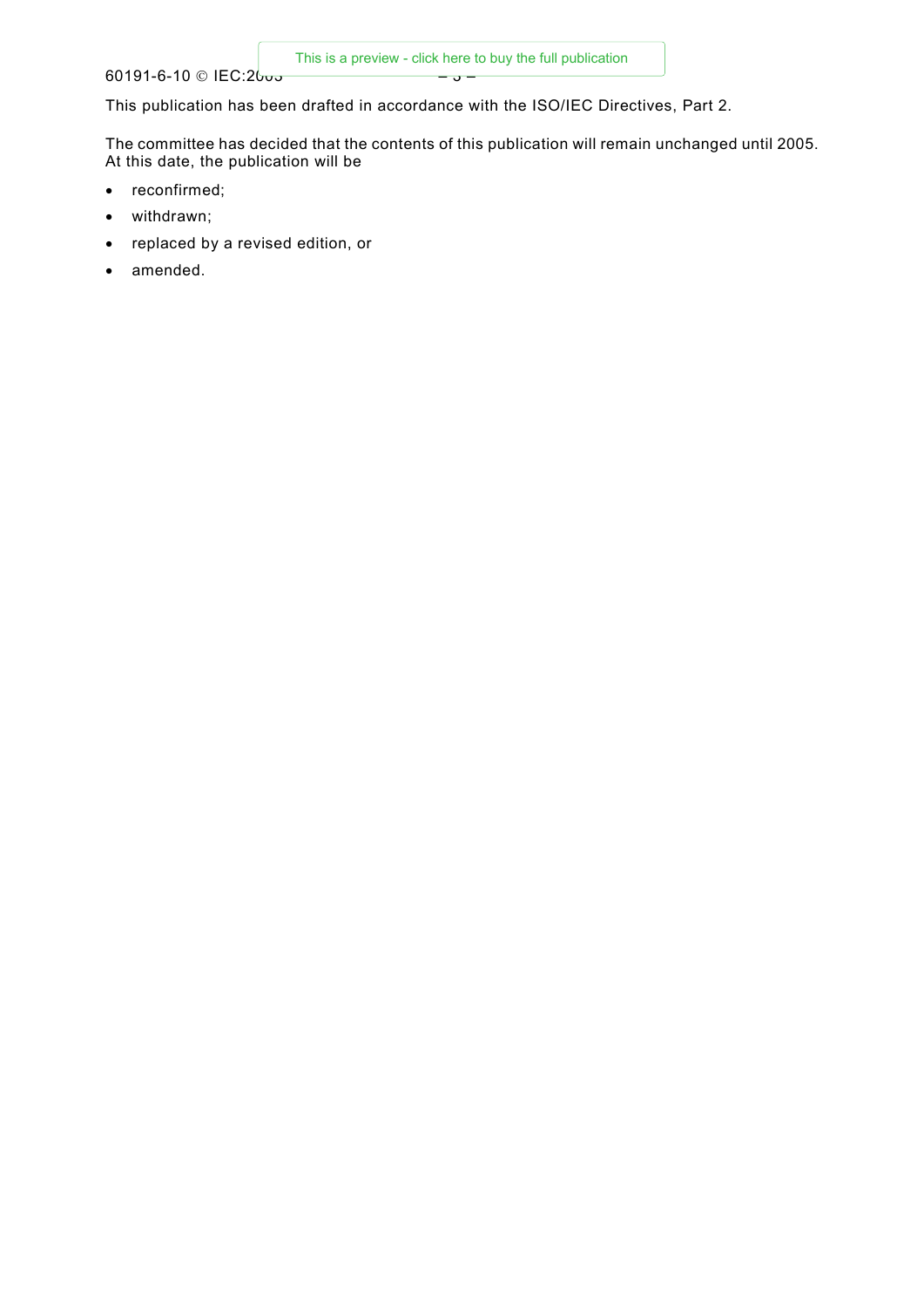– <del>עט ו</del> 1-6-10 © IEC:2003

# **MECHANICAL STANDARDIZATION OF SEMICONDUCTOR DEVICES –**

# **Part 6-10: General rules for the preparation of outline drawings of surface mounted semiconductor device packages – Dimensions of P-VSON**

#### **1 Scope**

This part of IEC 60191 provides the common outline drawings and dimensions for all types of structures and composed materials of plastic very thin small outline non-lead package (hereinafter called P-VSON).

#### **2 Normative references**

The following referenced documents are indispensable for the application of this document. For dated references, only the edition cited applies. For undated references, the latest edition of the referenced document (including any amendments) applies.

IEC 60191(all parts), *Mechanical standardization of semiconductor devices*

ISO/DIS 2692: *Geometrical Product Specification (GPS) – Geometrical tolerancing – Maximum material requirement (MMR) and least material requirement (LMR)*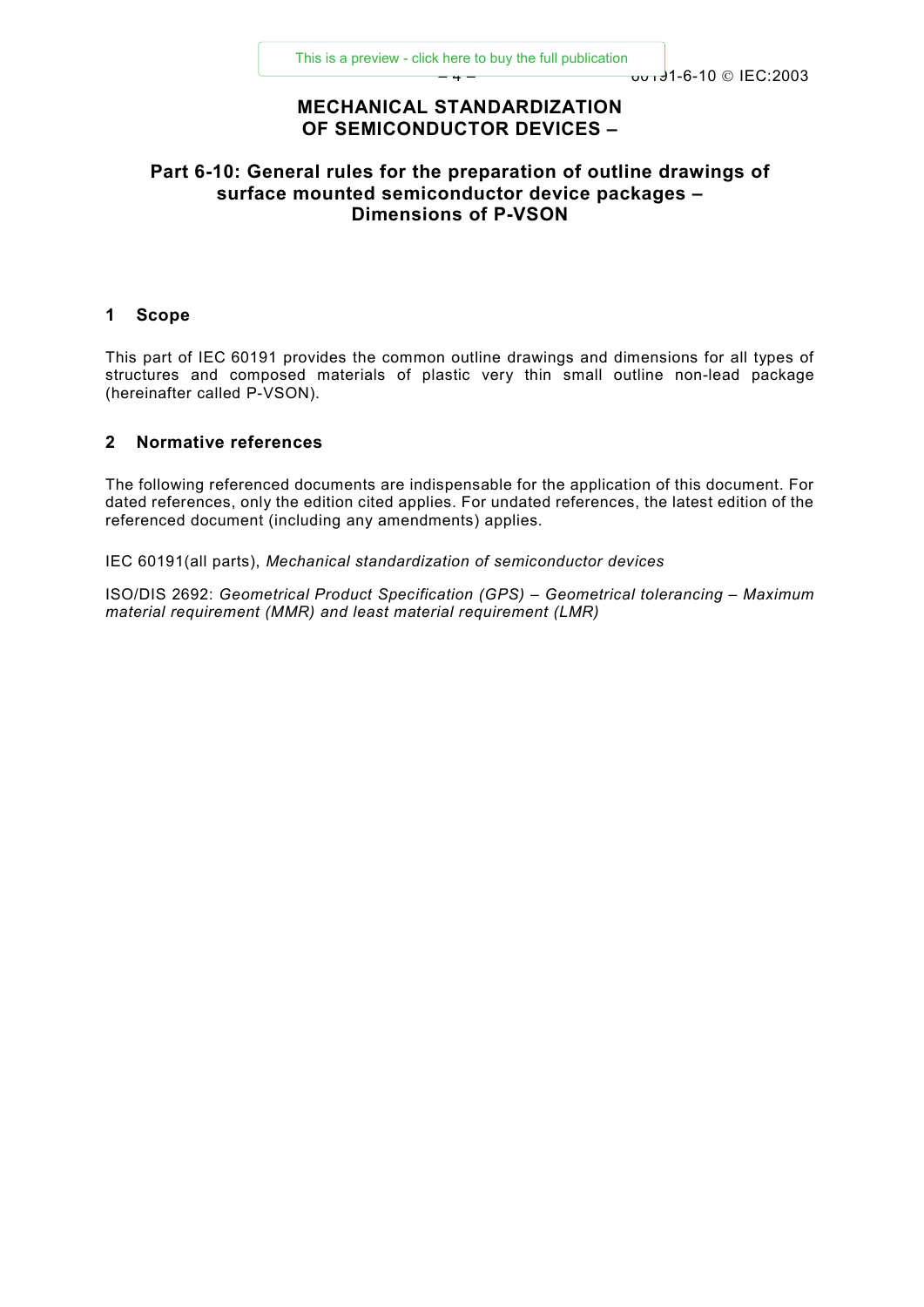[This is a preview - click here to buy the full publication](https://webstore.iec.ch/publication/993&preview=1)

# COMMISSION ELECTROTECHNIQUE INTERNATIONALE \_\_\_\_\_\_\_\_\_\_\_

# **NORMALISATION MÉCANIQUE DES DISPOSITIFS À SEMICONDUCTEURS –**

# **Partie 6-10: Règles générales pour la préparation des dessins d'encombrement des dispositifs à semiconducteurs pour montage en surface – Dimensions des boîtiers P-VSON**

#### AVANT-PROPOS

- 1) La Commission Electrotechnique Internationale (CEI) est une organisation mondiale de normalisation composée de l'ensemble des comités électrotechniques nationaux (Comités nationaux de la CEI). La CEI a pour objet de favoriser la coopération internationale pour toutes les questions de normalisation dans les domaines de l'électricité et de l'électronique. A cet effet, la CEI – entre autres activités – publie des Normes internationales, des Spécifications techniques, des Rapports techniques, des Spécifications accessibles au public (PAS) et des Guides (ci-après dénommés "Publication(s) de la CEI"). Leur élaboration est confiée à des comités d'études, aux travaux desquels tout Comité national intéressé par le sujet traité peut participer. Les organisations internationales, gouvernementales et non gouvernementales, en liaison avec la CEI, participent également aux travaux. La CEI collabore étroitement avec l'Organisation Internationale de Normalisation (ISO), selon des conditions fixées par accord entre les deux organisations.
- 2) Les décisions ou accords officiels de la CEI concernant les questions techniques représentent, dans la mesure du possible, un accord international sur les sujets étudiés, étant donné que les Comités nationaux de la CEI intéressés sont représentés dans chaque comité d'études.
- 3) Les Publications de la CEI se présentent sous la forme de recommandations internationales et sont agréées comme telles par les Comités nationaux de la CEI. Tous les efforts raisonnables sont entrepris afin que la CEI s'assure de l'exactitude du contenu technique de ses publications; la CEI ne peut pas être tenue responsable de l'éventuelle mauvaise utilisation ou interprétation qui en est faite par un quelconque utilisateur final.
- 4) Dans le but d'encourager l'uniformité internationale, les Comités nationaux de la CEI s'engagent, dans toute la mesure possible, à appliquer de façon transparente les Publications de la CEI dans leurs publications nationales et régionales. Toutes divergences entre toutes Publications de la CEI et toutes publications nationales ou régionales correspondantes doivent être indiquées en termes clairs dans ces dernières.
- 5) La CEI n'a prévu aucune procédure de marquage valant indication d'approbation et n'engage pas sa responsabilité pour les équipements déclarés conformes à une de ses Publications.
- 6) Tous les utilisateurs doivent s'assurer qu'ils sont en possession de la dernière édition de cette publication.
- 7) Aucune responsabilité ne doit être imputée à la CEI, à ses administrateurs, employés, auxiliaires ou mandataires, y compris ses experts particuliers et les membres de ses comités d'études et des Comités nationaux de la CEI, pour tout préjudice causé en cas de dommages corporels et matériels, ou de tout autre dommage de quelque nature que ce soit, directe ou indirecte, ou pour supporter les coûts (y compris les frais de justice) et les dépenses découlant de la publication ou de l'utilisation de cette Publication de la CEI ou de toute autre Publication de la CEI, ou au crédit qui lui est accordé.
- 8) L'attention est attirée sur les références normatives citées dans cette publication. L'utilisation de publications référencées est obligatoire pour une application correcte de la présente publication.
- 9) L'attention est attirée sur le fait que certains des éléments de la présente Publication de la CEI peuvent faire l'objet de droits de propriété intellectuelle ou de droits analogues. La CEI ne saurait être tenue pour responsable de l'identification de l'un quelconque ou de la totalité de ces droits de propriété industrielle.

La Norme internationale CEI 60191-6-10 a été établie par le sous-comité 47D: Normalisation mécanique des dispositifs à semiconducteurs, du comité d'études 47 de la CEI: Dispositifs à semiconducteurs.

La présente version bilingue (2012-12) correspond à la version anglaise monolingue publiée en 2003-11.

Le texte anglais de cette norme est issu des documents 47D/551/FDIS et 47D/565/RVD.

Le rapport de vote 47D/565/RVD donne toute information sur le vote ayant abouti à l'approbation de cette norme.

La version française n'a pas été soumise au vote.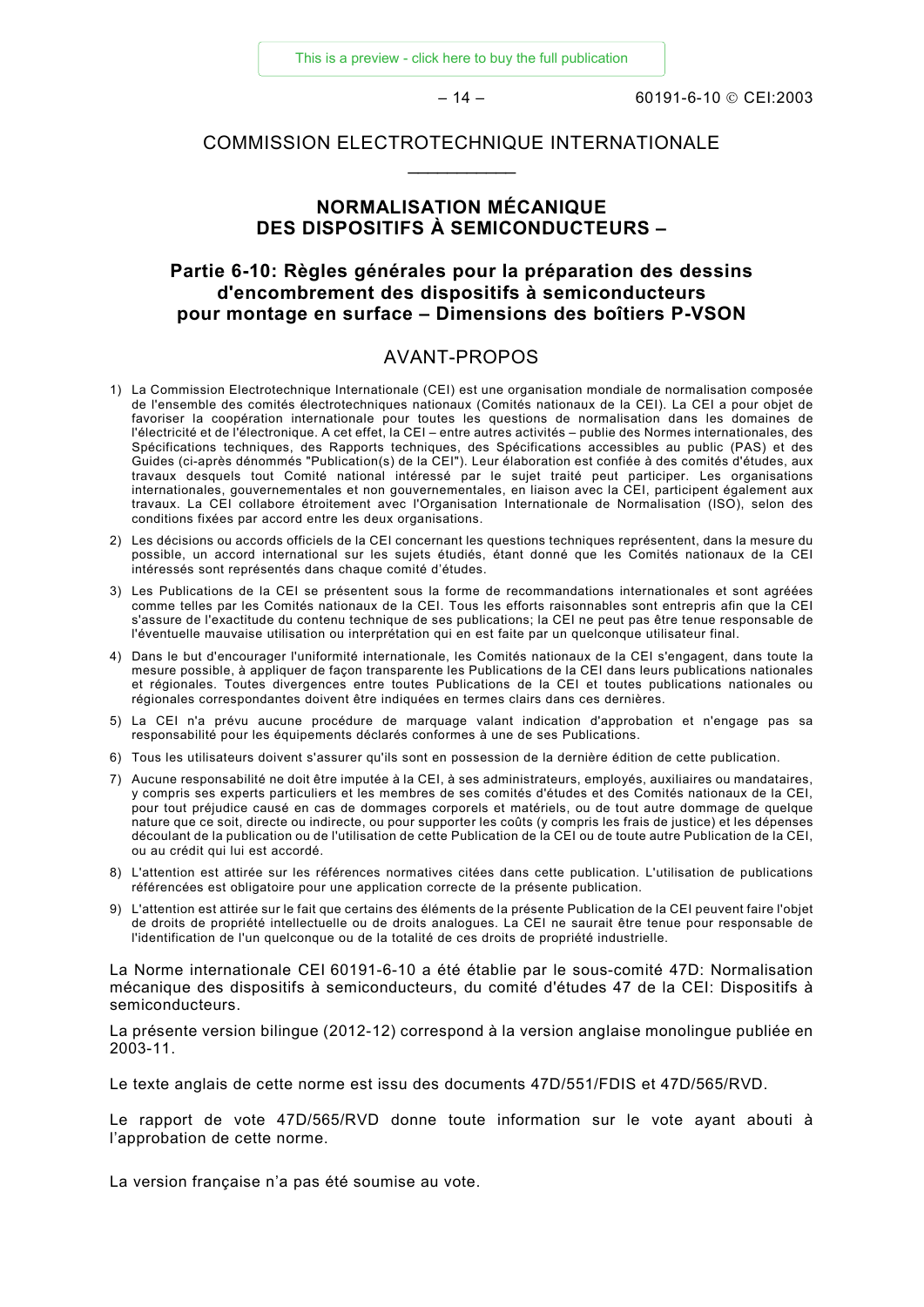60191-6-10 © CEI:2003 - 15 -

Cette publication a été rédigée selon les Directives ISO/CEI, Partie 2.

Le comité a décidé que le contenu de la présente publication ne sera pas modifié avant 2005. A cette date, la publication sera

- reconduite;
- supprimée;
- remplacée par une édition révisée, ou
- amendée.